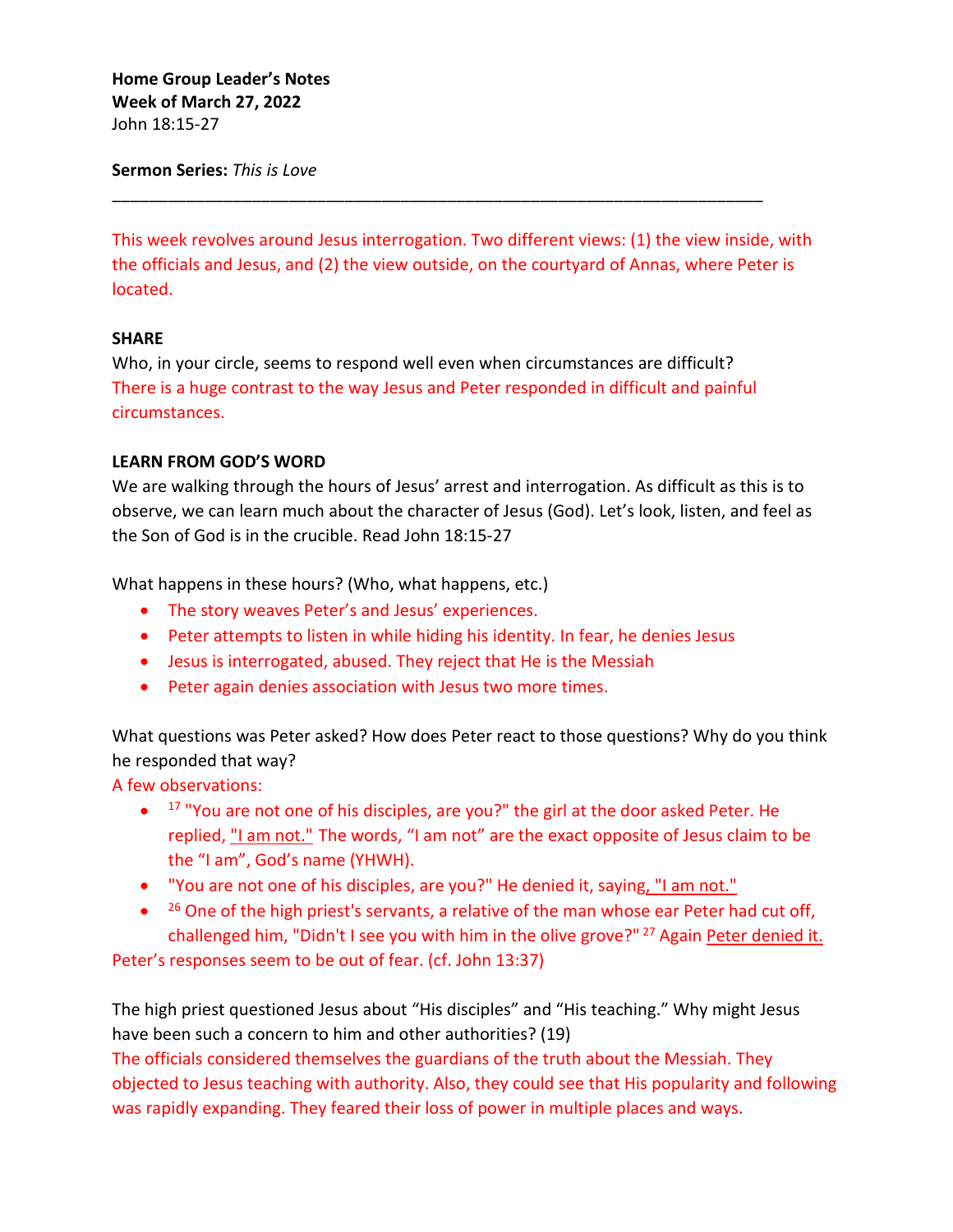What was Jesus response to the high priest's questions? How did Jesus answer his questions? (20-22)

Jesus responded to the second question first. He reminded them that all that He taught was done in public, not secret. He had taught in the temple. Secondly, He indicated that they could ask people what He taught. That included His disciples (two of which were just outside). But alas, Jesus had to face this trial alone.

How do you feel when reading about Jesus (our Creator, Savior, Lord) being struck in the face by an official? How did Jesus respond at the time? (vs. 22-23. See also Luke 23:34) This is so sad – that the One who loves us like no other, the One who will suffer our wrath, was treated with such hatred and violence. This is truly horrifying. Jesus responded by questioning their judgment: <sup>23</sup> "If I said something wrong," Jesus replied, "testify as to what is wrong. But if I spoke the truth, why did you strike me?"

He is indeed the Merciful One who is dying for us. But He is also the Righteous Judge questioning their judgment of Him. Ironic!

This story goes back and forth between the interrogation of Jesus by officials and the actions of Simon Peter. What is the relationship between these two examples? Why do you think the author (John) wove these two stories together?

There is a contrast to way Jesus and Peter respond. There are also two groups of people who deny Jesus: the officials and Peter. The result of both was that Jesus was alone – facing the wrath for our sin.

What do you think it meant to Jesus to see Peter deny Him? What do we learn about Jesus from the way He reestablishes Peter in John 21?

I believe it was painful for two reasons. First, Jesus was fully human. He felt the pain of Peter's denial. Second, Jesus felt the pain of Peter's failure. He knew that this would cause Peter great pain.

Later, when Jesus restores Peter in John 21, Jesus goes out of His way to let Peter declare his love for Jesus three times just as Peter denied Jesus three times. He shows great grace, understanding, and mercy.

# **THIS WEEK**

O family of God. I feel anger and sadness as I read of Jesus being falsely accused and being struck "in the face" by an official. I also feel sad to read that Jesus' close follower denied him. And then - I learn of Jesus' mercy, Jesus' patience, and Jesus' kindness. This week, let's dwell on the mercy and kindness of Jesus, our Savior and Lord and learn of how we should respond to adversity in our worlds.

The grace and kindness or our Lord melts my heart. I desire to be like Him and show his kindness.